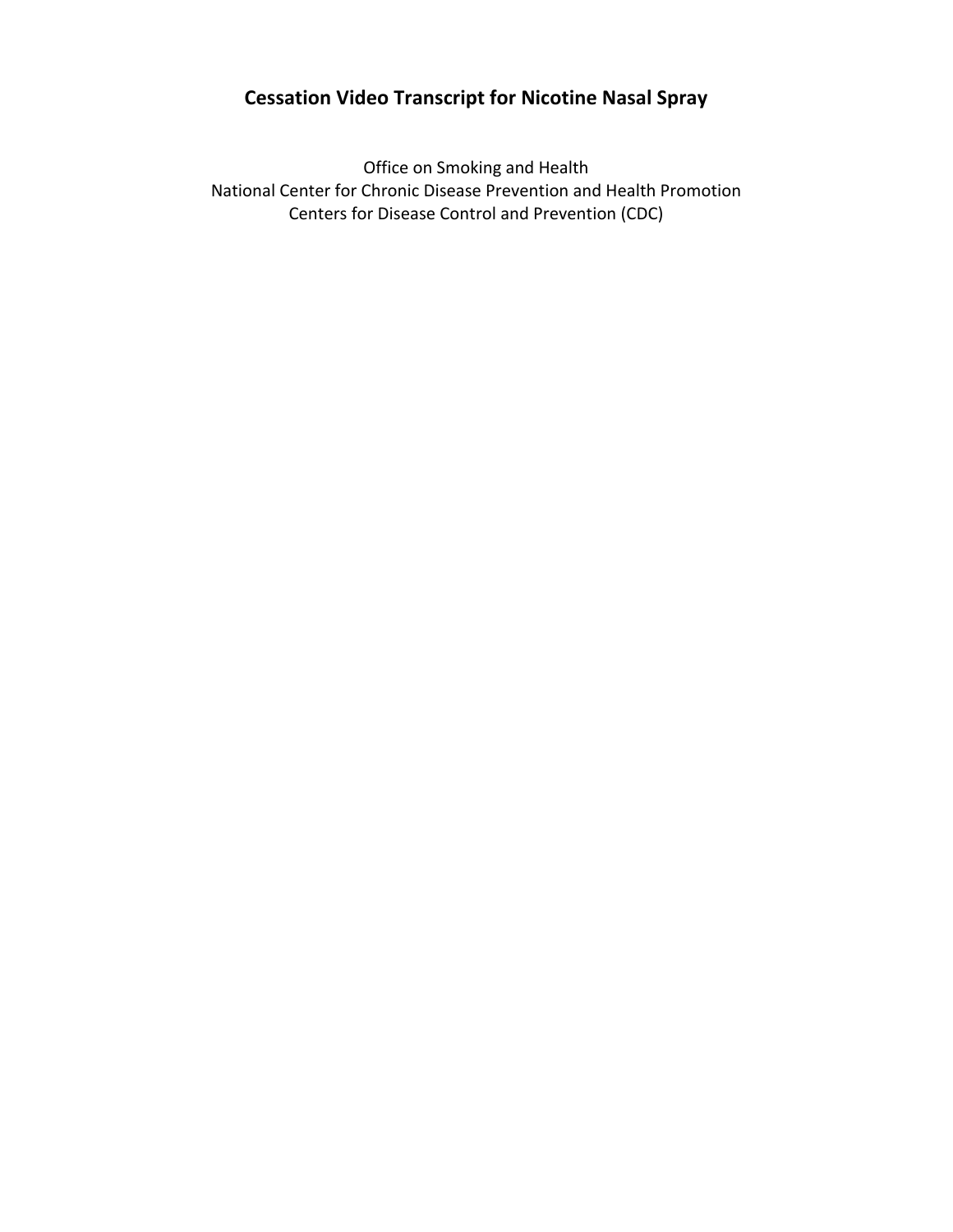## *How to Use Nicotine Nasal Spray* video

AUDIO: Music without lyrics playing through end of video.

TITLE ARTCARD - TEXT ON SCREEN:

How to Use *Nicotine Nasal Spray* 

*Nicotine nasal spray* is available by prescription only.

VISUALS: Title text is in a box. Background is animated with various colored dots and nasal sprays animating behind the text box.

TEXT ON SCREEN: Begin using the nasal spray on your quit date.

VISUALS: Quit date circled on calendar.

TEXT ON SCREEN: Use as directed by your healthcare provider

VISUALS: Doctor shown holding nasal spray.

TEXT ON SCREEN: and the package instructions.

VISUALS: Spray bottle, box and instructions animate in.

TEXT ON SCREEN: Before use, blow your nose to clear it.

VISUALS: Person shown blowing nose into tissue.

TEXT ON SCREEN: Breathe through your mouth. Tilt your head back.

VISUALS: Person tilts head back, breathing through mouth

TEXT ON SCREEN: Spray once into each nostril. VISUALS: Person moves spray up to nostril then sprays in each nostril.

TEXT ON SCREEN: Do not sniff, swallow, or breathe in while spraying. VISUALS: Background is static multi-colored dots.

TEXT ON SCREEN: Wait at least 2 minutes to absorb the nicotine before blowing your nose.